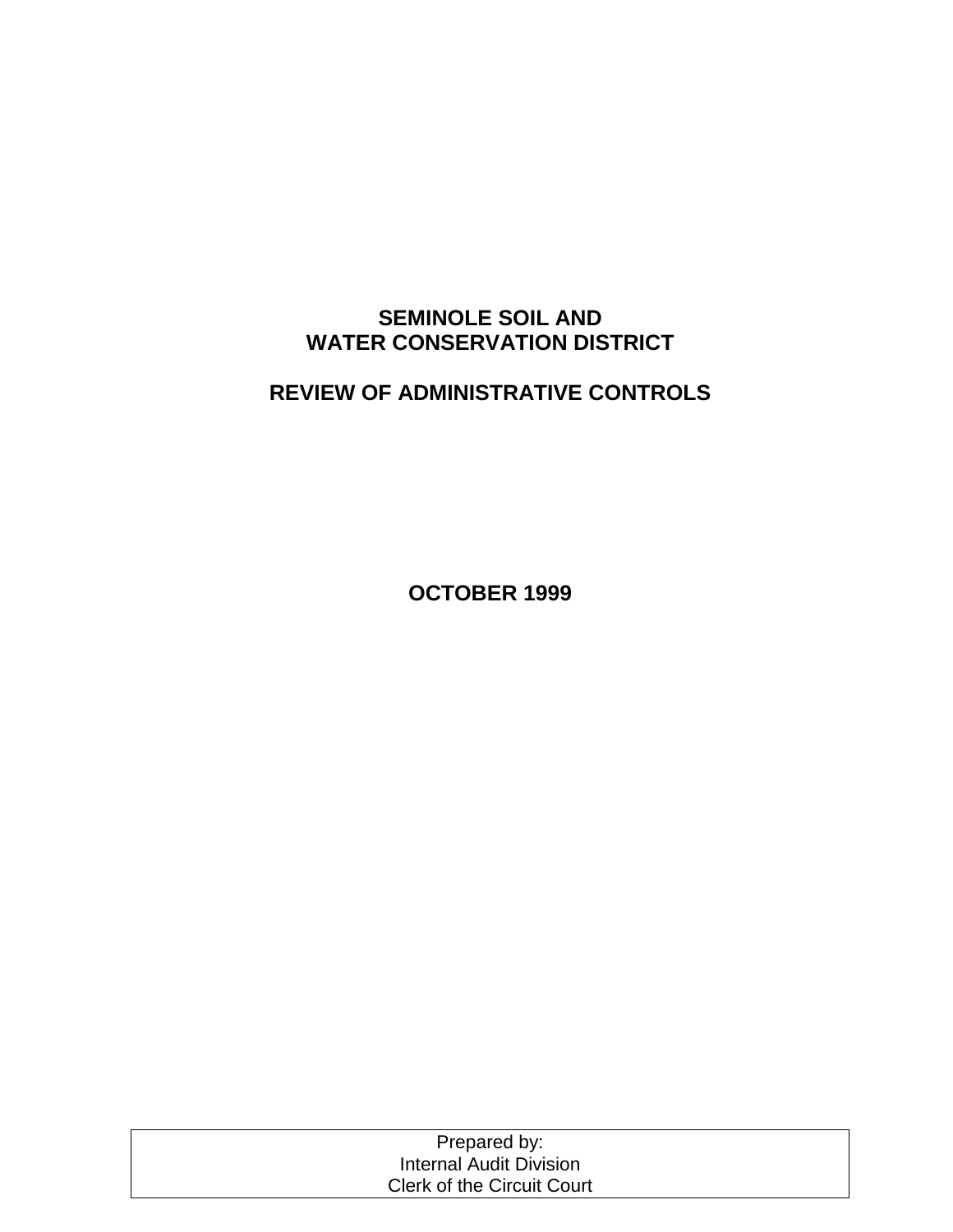October 13, 1999

The Honorable Carlton Henley, Chairman The Board of County Commissioners Seminole County, Florida 1101 East First Street Sanford, FL 32771

Dear Mr. Chairman:

 I am very pleased to present you with the attached audit of the Seminole Soil and Water Conservation District.

 Management's responses have been incorporated into the final report. Planned actions by management are responsive to conditions noted in the report.

 I would like to thank the personnel of the Seminole Soil and Water Conservation District for their cooperation and assistance throughout the course of this audit. The assistance is deeply appreciated. With warmest personal regards, I am

Most cordially,

 Maryanne Morse Clerk of the Circuit Court Seminole County

| Prepared by:                      |  |
|-----------------------------------|--|
| <b>Internal Audit Division</b>    |  |
| <b>Clerk of the Circuit Court</b> |  |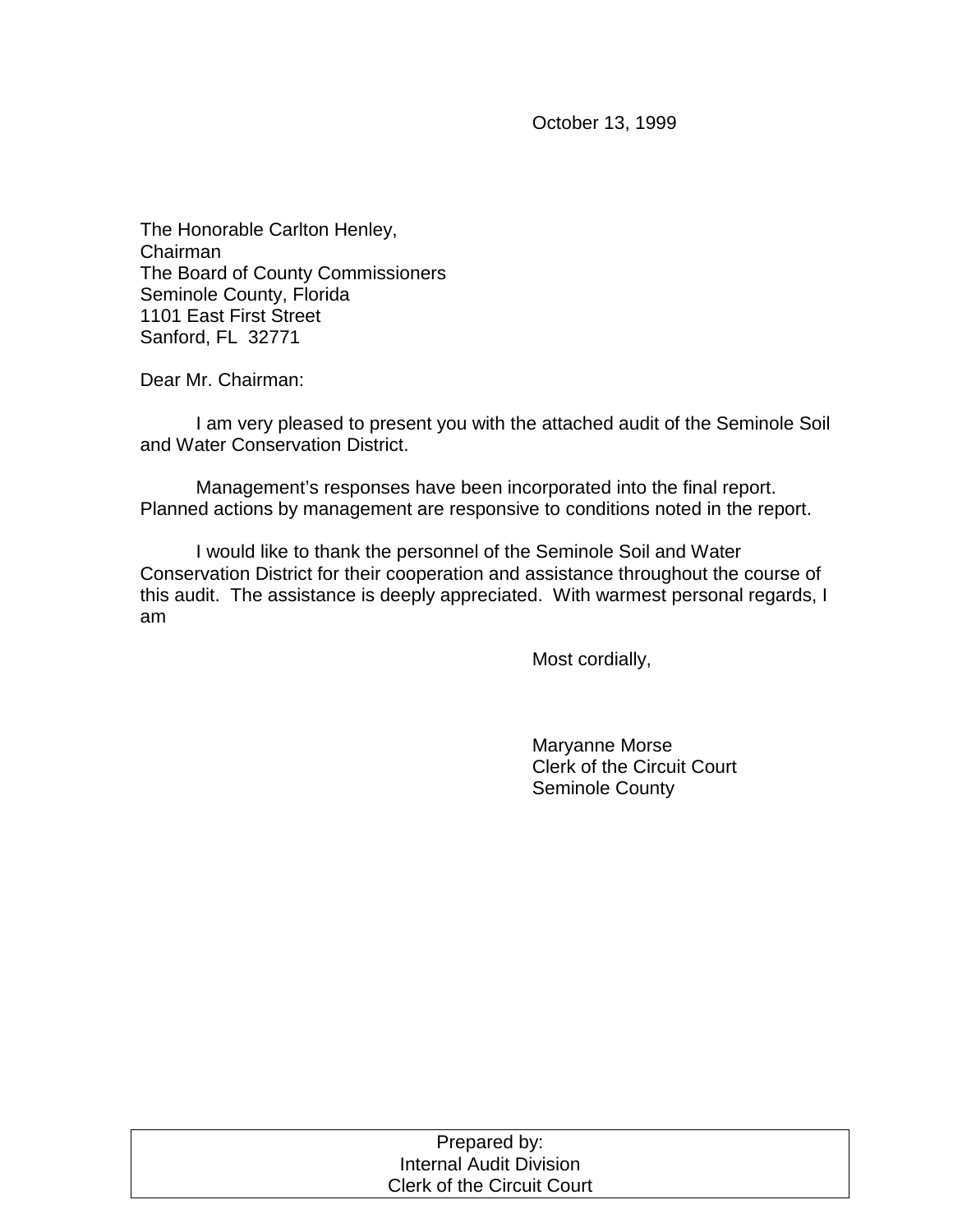## **DISTRIBUTION LIST**

BOARD OF COUNTY COMMISSIONERS Carlton Henley Daryl McLain Grant Maloy Randall Morris Dick Van Der Weide

## COUNTY MANAGER'S OFFICE Kevin Grace

SEMINOLE SOIL AND WATER CONSERVATION DISTRICT Scott Kaylor

BOARD OF COUNTY COMMISSION RECORDS Sandy McCann

| Prepared by:                      |  |
|-----------------------------------|--|
| Internal Audit Division           |  |
| <b>Clerk of the Circuit Court</b> |  |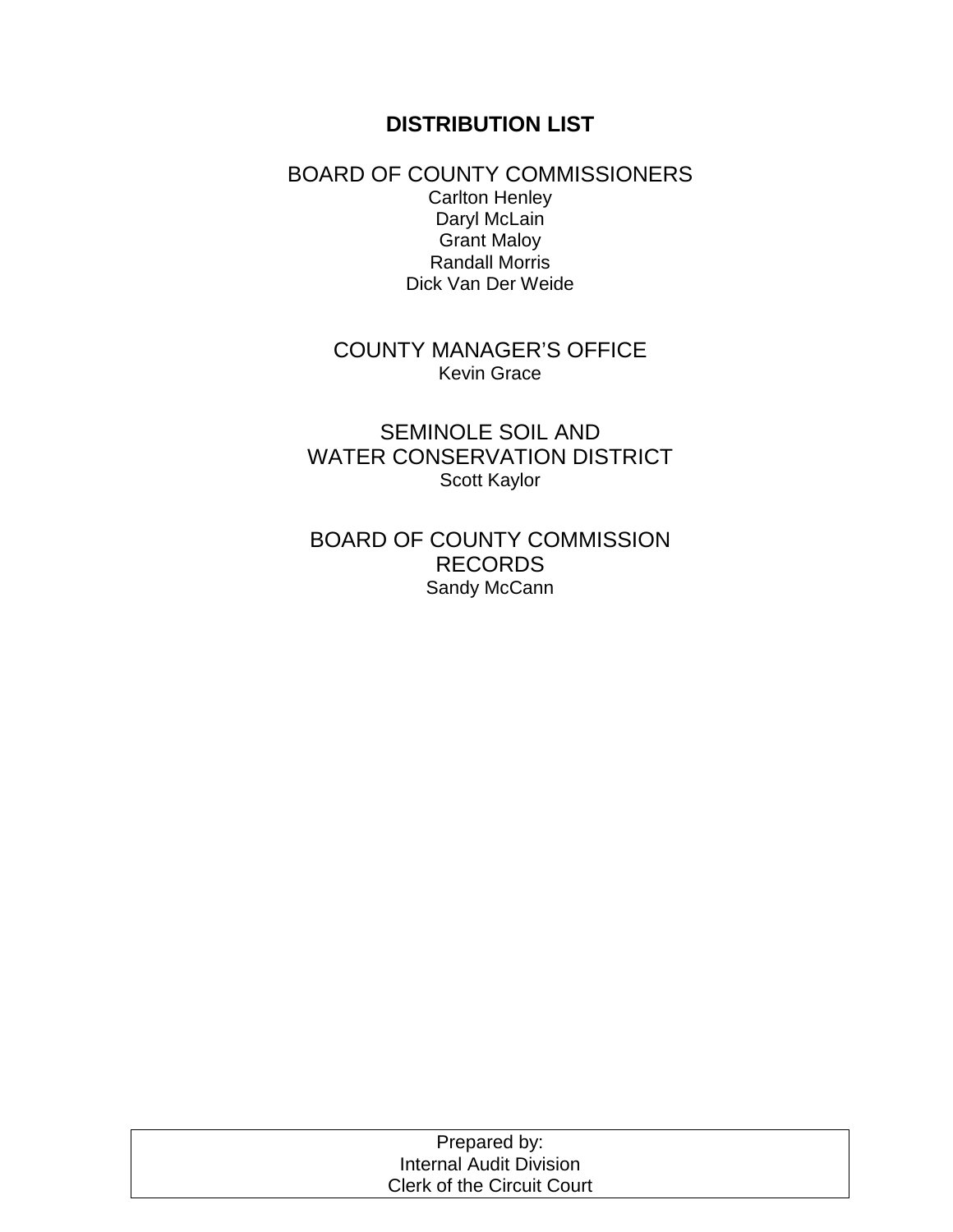# **TABLE OF CONTENTS**

# **Transmittal letter**

| <b>Introduction</b>                                                                                                                         |  |
|---------------------------------------------------------------------------------------------------------------------------------------------|--|
|                                                                                                                                             |  |
|                                                                                                                                             |  |
|                                                                                                                                             |  |
|                                                                                                                                             |  |
| <b>Findings and Recommendations</b>                                                                                                         |  |
| 1. Bank accounts are not always reconciled.                                                                                                 |  |
|                                                                                                                                             |  |
|                                                                                                                                             |  |
| 2. The district is maintaining an inactive bank account.                                                                                    |  |
|                                                                                                                                             |  |
|                                                                                                                                             |  |
| 3. Invoices and/or supporting documentation of payments to<br>vendors are not always maintained.                                            |  |
|                                                                                                                                             |  |
|                                                                                                                                             |  |
| 4. Transfers between bank accounts are inconsistent with the district's board<br>action, and were made absent any supporting documentation. |  |
|                                                                                                                                             |  |
|                                                                                                                                             |  |
| 5. The district maintains six memberships at a wholesale club.                                                                              |  |
|                                                                                                                                             |  |
|                                                                                                                                             |  |
| 6. The district is not making timely bank deposits.                                                                                         |  |
|                                                                                                                                             |  |
|                                                                                                                                             |  |
|                                                                                                                                             |  |

| Prepared by:                      |  |
|-----------------------------------|--|
| <b>Internal Audit Division</b>    |  |
| <b>Clerk of the Circuit Court</b> |  |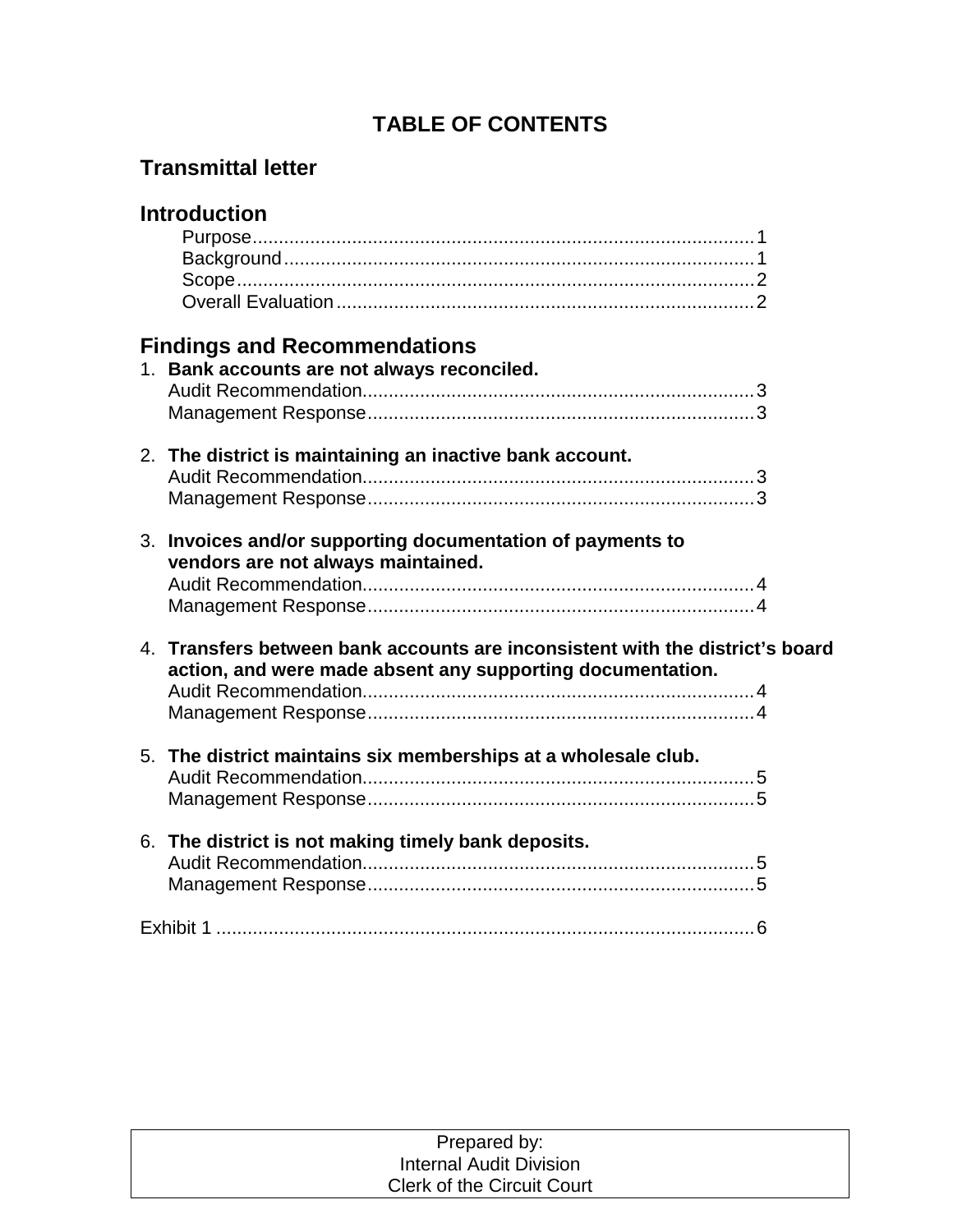### **SEMINOLE SOIL AND WATER CONSERVATION DISTRICT**

### **REVIEW OF ADMINISTRATIVE CONTROLS**

The Internal Audit Division of the Office of the Clerk of the Circuit Court has completed a limited review of the activities and operations of the Seminole Soil and Water Conservation District.

### **PURPOSE**

The purpose of this review was to determine if the administrative controls over cash receipts and disbursements are adequate and operating as intended in compliance with applicable laws, regulations, and other Seminole County policies and procedures.

### **BACKGROUND**

The district was established under the provisions of Chapter 582, Florida Statutes; its bylaws were approved by the district's supervisors on July 16, 1991. The purpose of the District's activities is to protect and preserve the farm, forest and grazing land of Seminole County against improper land use. Toward this end, the district is responsible for developing comprehensive plans for the conservation of soil and water resources; for the prevention of soil erosion and floods; for the conservation, development and utilization of soil and water resources, including disposal of water, within the district; and for the control of artesian wells.

The district employs one full time employee and operates on a budget of \$53,711.19. The district has entered into an agreement with Seminole County that provides for payment in total of \$53,712.00 for services rendered October 1, 1997 to September 30, 1998. Contracted services include the following:

- To provide on-site soils reports for all subdivisions that are brought before the Seminole County Development Review Committee (DRC);
- To attend DRC meetings;
- To provide soil investigations on other sites as requested by the county, through the deputy county manager; and,
- To perform such tasks and projects as assigned by the Seminole County planning and development director. (The planning and development director, in turn, is to coordinate his efforts with a

| Prepared by:                      |  |
|-----------------------------------|--|
| <b>Internal Audit Division</b>    |  |
| <b>Clerk of the Circuit Court</b> |  |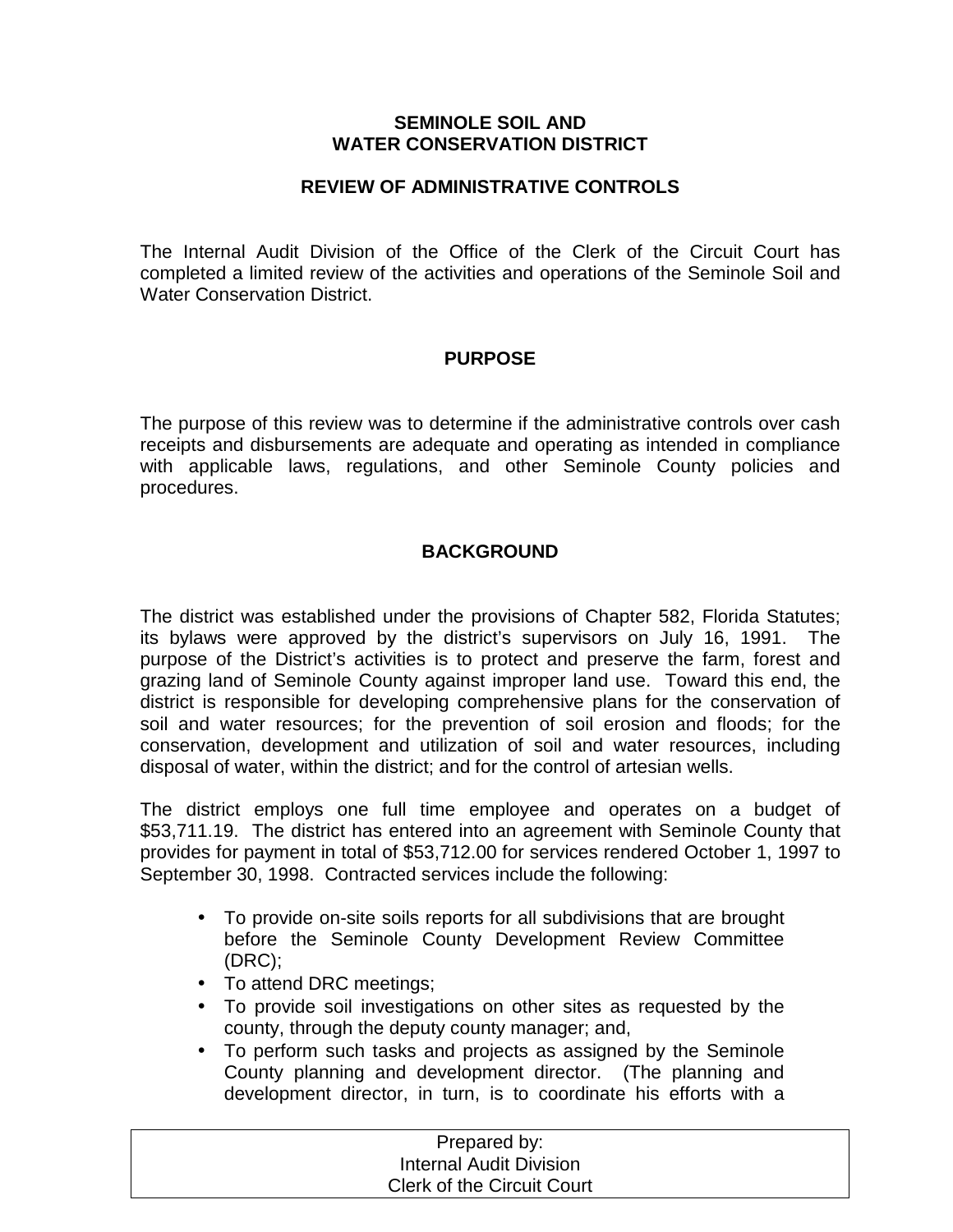district conservationist, assigned to this district by the federal Natural Resources Conservation Service).

### **SCOPE**

The scope of this audit was limited to an examination of cash handling procedures. All source documents, including bank statements, canceled checks and supporting receipts processed from October 1, 1997 to September 30, 1998, were subject to review.

The audit included:

- Review of agreement between Seminole County and the district;
- Review of procedures and controls over cash handling for the district;
- Interviews of key personnel; and,
- Other such auditing procedures considered necessary under the circumstances.

Fieldwork began February 2, 1999, and was completed February 15, 1999. The audit was conducted by Pat Tindel.

## **OVERALL EVALUATION**

In our opinion, the district's cash handling procedures should be revised to provide effective internal controls, accountability, and accuracy in the receipting of cash and disbursement of payments. We found no evidence, however, that funds were being misappropriated or misused. Several recommendations relating to the procedures are included in the report that will serve as a basis for a follow-up audit to be conducted next year. The recommendations listed in this report have been reviewed with the district's chairman and corrective actions are being implemented. Our detailed findings and recommendations follow:

| Prepared by:                      |  |
|-----------------------------------|--|
| <b>Internal Audit Division</b>    |  |
| <b>Clerk of the Circuit Court</b> |  |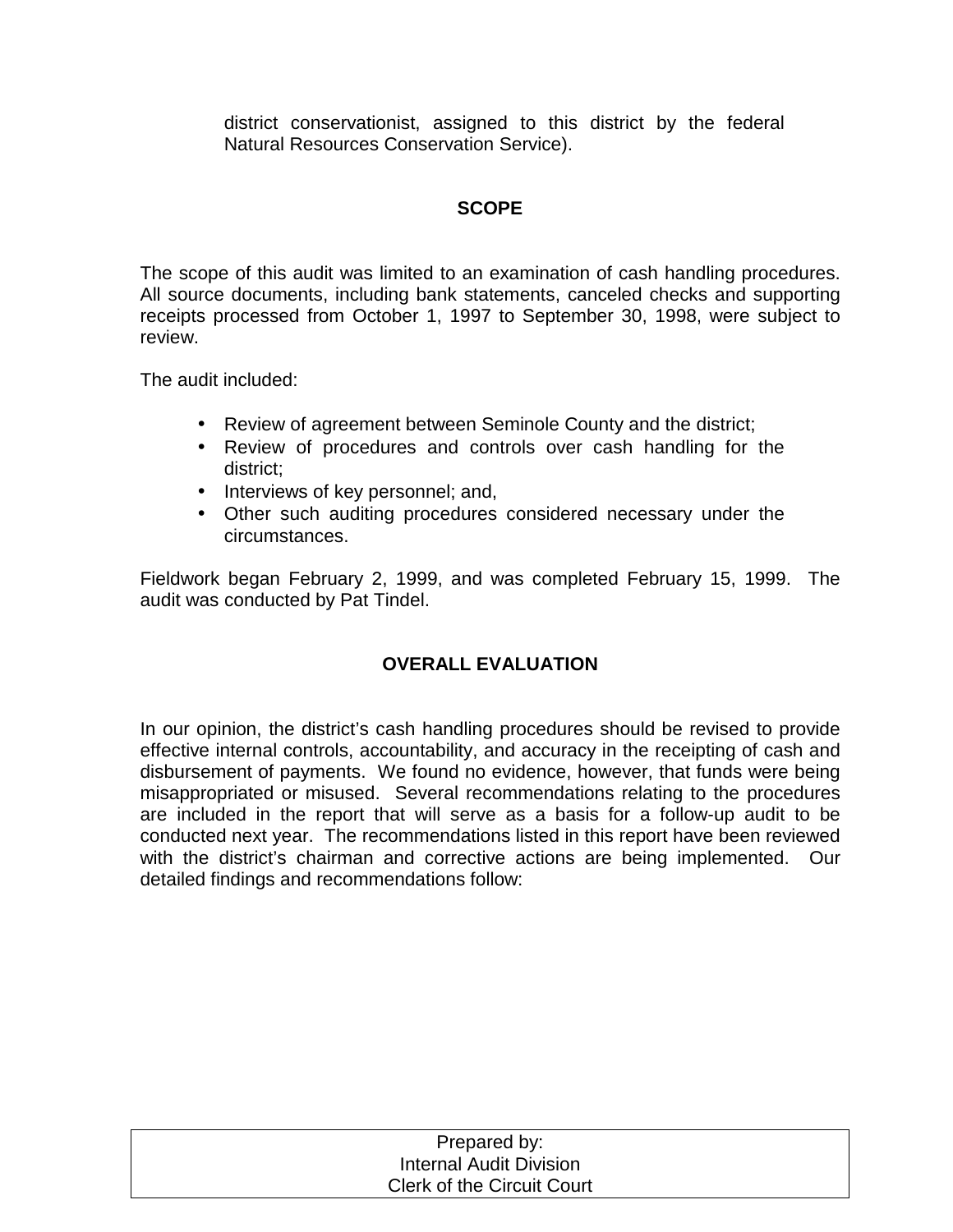### **FINDING NO. 1**

#### **Bank accounts are not always reconciled.**

The district's full time employee stated that bank accounts are not been reconciled on a regular basis. However, the employee stated she was starting to perform reconciliations. However, this "reconciliation" merely consists of the employee accepting the bank's balance and subtracting any outstanding checks. No comparison is made of the bank's balance to the check register. No balance is maintained in the register; deposits are not recorded; and bank charges are not subtracted. The district relies solely on the bank's records for a working balance. Additionally, the district does not account for the numerical sequence of the checks. During Fiscal Year 1997-98, the district issued several checks out of numerical order. Additionally, a numbering error was committed by the bank on new check stock. The district's current reconciliation process would not have detected either error.

#### **Recommendation**

An individual not responsible for receiving or recording cash should perform bank reconciliations on a monthly basis. We have included an example of a Reconciliation/Cash Proof form as an exhibit. (See Exhibit 1)

### **Management's Response**

Management concurs with recommendation and will implement new procedures as of October 1, 1999.

### **FINDING NO. 2**

### **The district is maintaining an inactive bank account.**

The district maintains four bank accounts. One account is listed as a personal checking account and had been inactive for the entire 1997-98 fiscal year. Additionally, the district had a supply of blank checks on hand for this account.

#### **Recommendation**

As a matter of policy, a government agency should not maintain a "personal" checking account (on premises or otherwise). The district should close this inactive account and transfer the funds to one of the other active bank accounts. Also, the district should destroy any unused checks on hand from this inactive account.

#### **Management's Response**

Management concurs with recommendation and will implement new procedures as of October 1, 1999.

| Prepared by:                      |  |
|-----------------------------------|--|
| <b>Internal Audit Division</b>    |  |
| <b>Clerk of the Circuit Court</b> |  |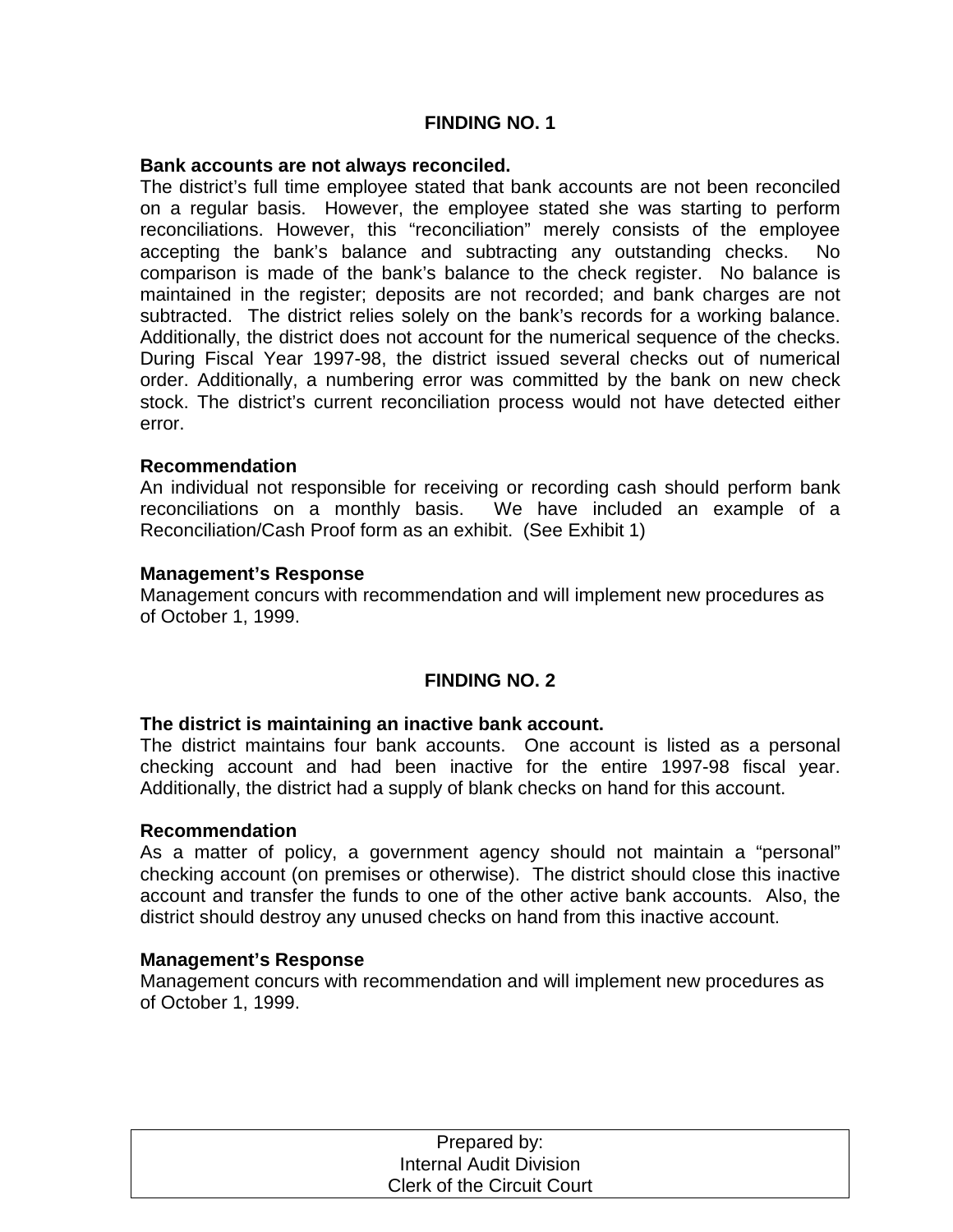### **FINDING NO. 3**

### **Invoices and/or supporting documentation of payments to vendors are not always maintained.**

Invoices and/or other supporting documents were not available for our review to support payments totaling approximately \$8,000.00. Examples of these unsupported expenditures include convention costs and registration fees. Additionally, bylaws dated July 16, 1991 state that,

### **"Any employee will be hired by the district board at a formal meeting with a complete job description with working hours, benefits, etc. The Chairman will be responsible for the direct supervision of such employee."**

Although the district is subject to this requirement, personnel files do not include any district board memoranda formally approving the secretary's salary or working hours. Without the district board approval, this expense is unsupported.

#### **Recommendation**

A sound system of internal control dictates that invoices should be maintained to evidence payment to vendors. Personnel files should include payroll authorizations to support the employee's salary, as well as, any payroll deductions.

#### **Management's Response**

Management concurs with recommendation and will implement new procedures as of October 1, 1999.

### **FINDING NO. 4**

### **Transfers between bank accounts are inconsistent with the district's board action, and were made absent any supporting documentation.**

District board approval was obtained to transfer funds between bank accounts; however, the actual amount transferred differed from the amount approved by the district board. The district was unable to provide any documentation to support this transfer.

#### **Recommendation**

Transfers between bank accounts should require two authorizations. Restrictions should be placed on the bank accounts: limits as to what bank accounts funds can be transferred to; and limits on the amounts that can be transferred in or out of bank accounts. Documentation for all transfers between bank accounts should be maintained at the district's office.

#### **Management's Response**

Management concurs with recommendation and will implement new procedures as of October 1, 1999.

| Prepared by:                      |  |
|-----------------------------------|--|
| Internal Audit Division           |  |
| <b>Clerk of the Circuit Court</b> |  |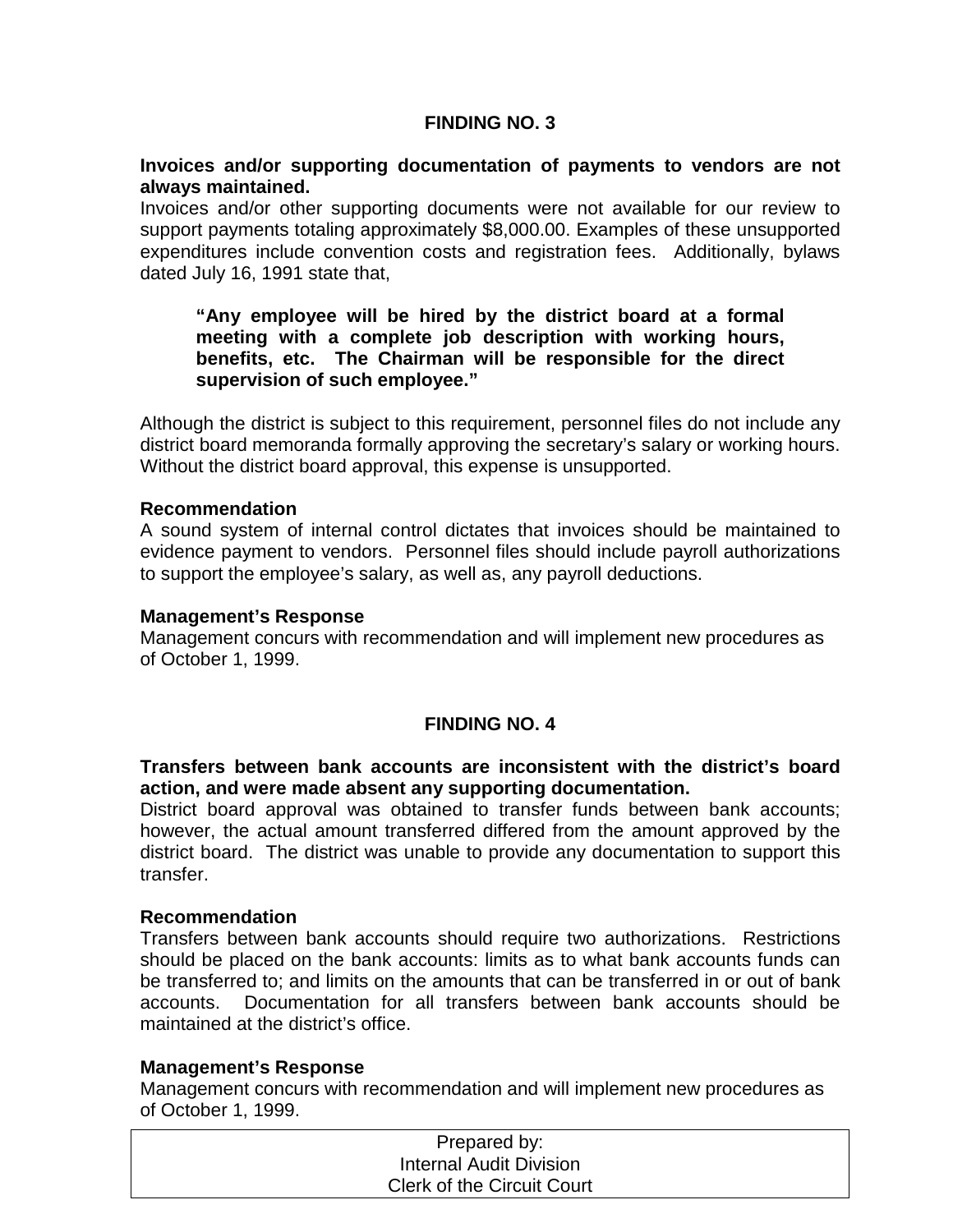### **FINDING NO. 5**

### **The district maintains six memberships at a wholesale club.**

The district was unable to provide justification for the memberships purchased for a wholesale club. Absent any justification for the multiple memberships, the purchase appears excessive. (Based on a review of the checks written by the district, there were no purchases made at the wholesale club during Fiscal Year 1997-98.)

#### **Recommendation**

Cancel all memberships but one; justify and document any future membership purchases.

### **Management's Response**

Management concurs with recommendation and will implement new procedures as of October 1, 1999.

### **FINDING NO. 6**

### **The district is not making timely bank deposits.**

The district receives checks from the county based on quarterly billings. A comparison of the check date to the bank deposit date, shows that the district is holding the checks from 12 to 43 days before deposit. This lengthy time delay increases the opportunities for theft or loss. In addition, the secretary does not restrictively endorse the checks upon receipt.

#### **Recommendation**

The district should make every effort to deposit checks within the same day as receipt. This will reduce the likelihood of theft or loss. Additionally, the secretary should restrictively endorse the checks immediately upon receipt.

#### **Management's Response**

Management concurs with recommendation and will implement new procedures as of October 1, 1999.

| Prepared by:                      |  |
|-----------------------------------|--|
| Internal Audit Division           |  |
| <b>Clerk of the Circuit Court</b> |  |